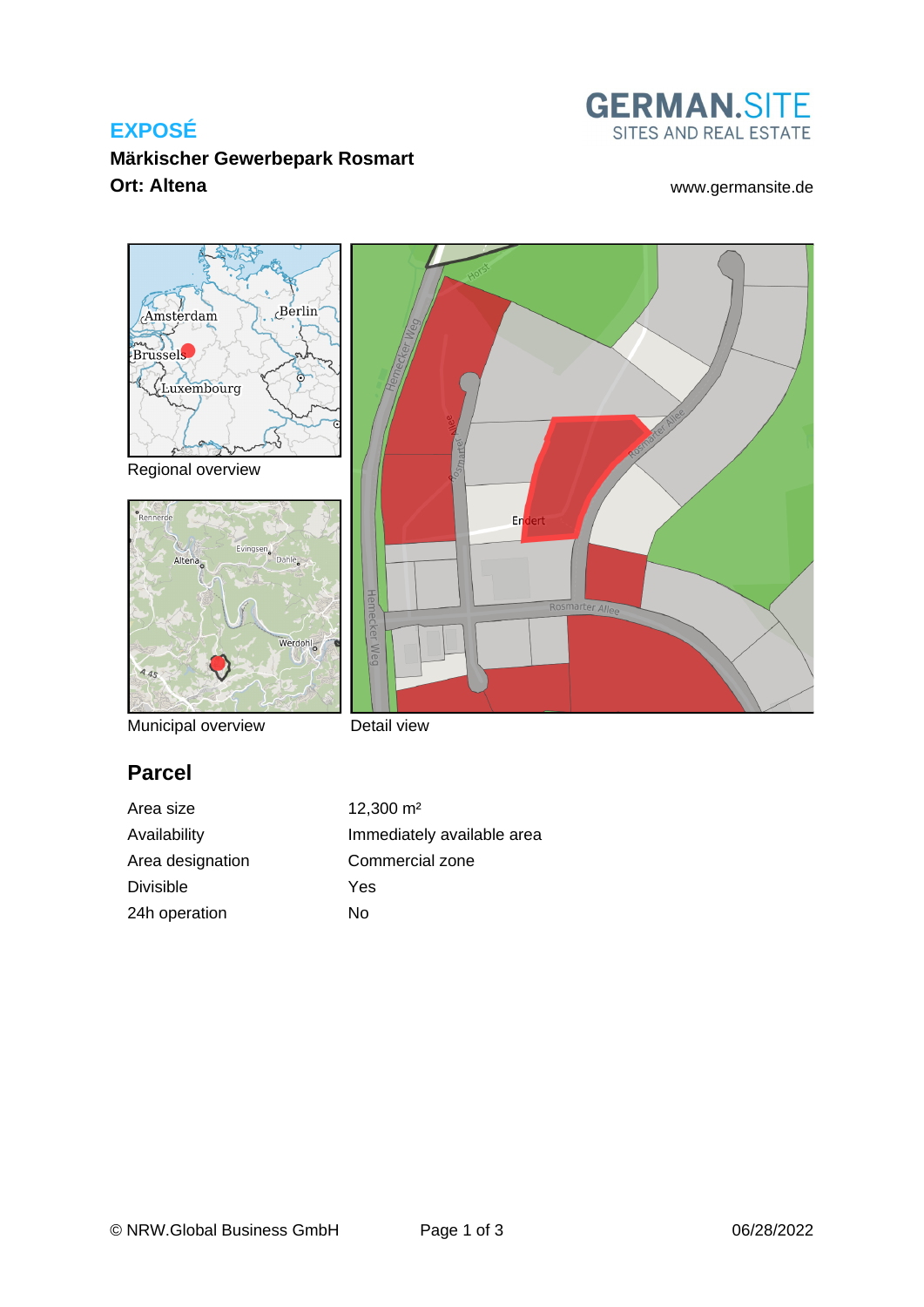# **EXPOSÉ Märkischer Gewerbepark Rosmart Ort: Altena** [www.germansite.de](http://www.germansite.de)



#### **Details on commercial zone**

Ideal location conditions for your company - Märkischer Gewerbepark Rosmart

The intermunicipal Märkische Gewerbepark Rosmart is located in the center of the Märkischer Kreis district in the city triangle of Altena, Lüdenscheid and Werdohl not far from the Lüdenscheid junction of the freeway A45. The business park offers space and potential for multi-layered settlement requirements in terms of property size and location quality. Current information on the availability of land is available at: www.gewerbepark-rosmart.de

Area type GE / GI

## **Links**

<https://gws.blis-online.eu>



## **Transport infrastructure**

| Freeway | Autobahn  | 2 km  |
|---------|-----------|-------|
| Airport | Flughafen | 40 km |

#### **Information about Altena**